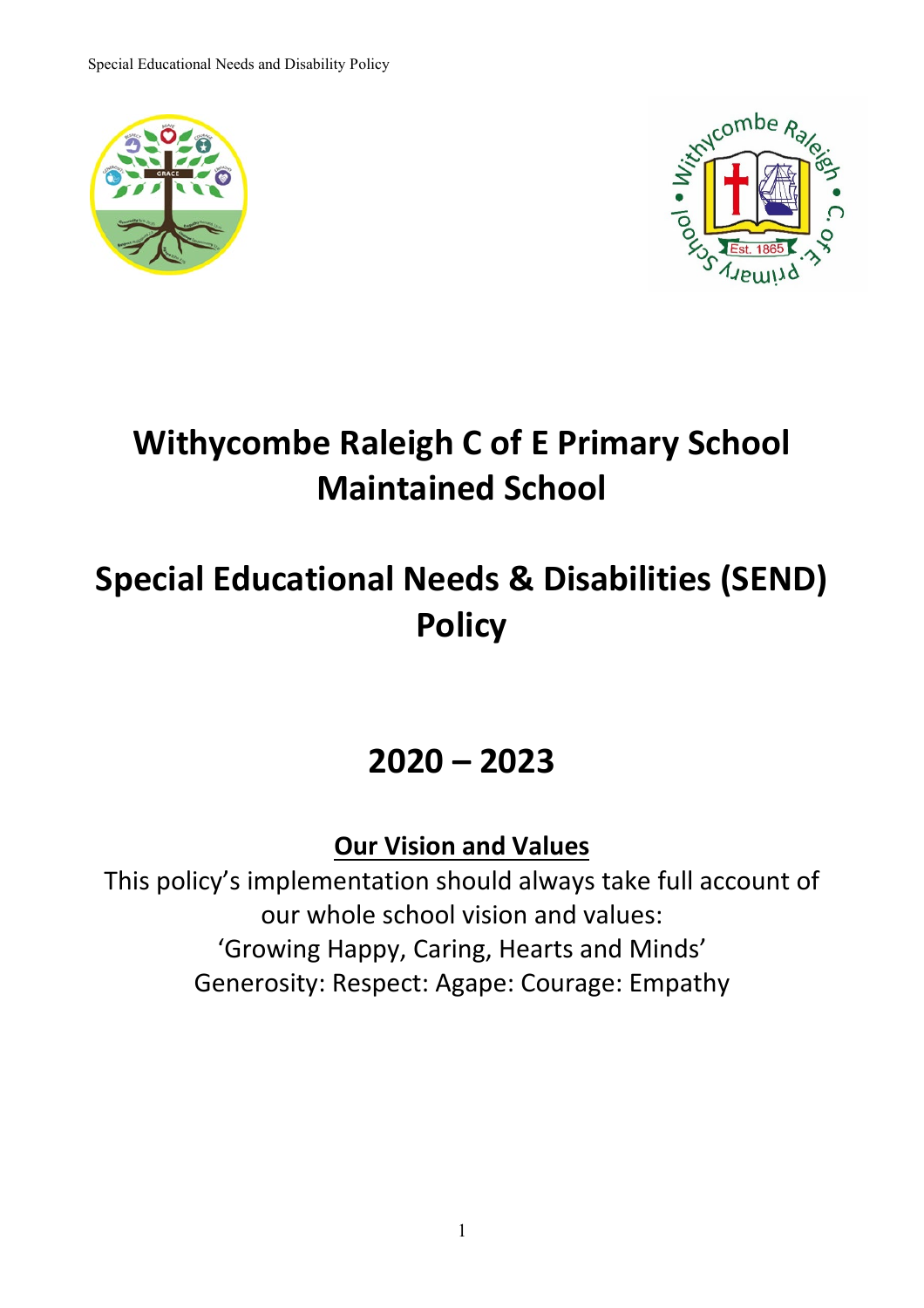#### **Context**

This policy was developed in consultation with parents/carers, staff and pupils of the school community and pays due regard to:

- The SEND Code of Practice: 0 to 25 years (2015)
- This guidance refers to Part 3 of the Children and Families Act 2014 and associated regulations.
- Equality Act 2010

| Governor responsible for<br><b>SEND:</b>                                                                    | Jonathon Maxwell-Batten      |                                                                                                                                                                                                                                                                                                                                               |
|-------------------------------------------------------------------------------------------------------------|------------------------------|-----------------------------------------------------------------------------------------------------------------------------------------------------------------------------------------------------------------------------------------------------------------------------------------------------------------------------------------------|
| Headteacher:                                                                                                | Emma Jones                   |                                                                                                                                                                                                                                                                                                                                               |
| <b>Special Educational Needs Co-</b><br>ordinator (SENCO):                                                  | Clare Hollingsworth          |                                                                                                                                                                                                                                                                                                                                               |
| <b>SENCo Qualifications:</b>                                                                                |                              | SENCO is a member of the Senior Leadership Team with BSc<br>(Hons) in Psychology, specializing in child development                                                                                                                                                                                                                           |
| <b>Contact details:</b>                                                                                     | chollingsworth@wrpschool.org |                                                                                                                                                                                                                                                                                                                                               |
| This policy will be reviewed every three years as required by Babcock/Devon.                                |                              |                                                                                                                                                                                                                                                                                                                                               |
| <b>SEND Policy Review: Dec 2019</b>                                                                         |                              | <b>SEND Governor reviewed: Dec 2019</b>                                                                                                                                                                                                                                                                                                       |
| Other key school policies/plans relevant to the<br><b>SEND policy</b><br>(please remove or add as required) |                              | Safeguarding and Child Protection<br><b>Behaviour and Anti-Bullying</b><br><b>Children with Medical Needs</b><br><b>Data Protection Policy</b><br><b>Accessibility Plan/Strategy</b><br>Pupil Premium Plan<br><b>School Admissions</b><br><b>Schools Complaints procedures</b><br><b>Health and Safety</b><br>Relationships and Sex Education |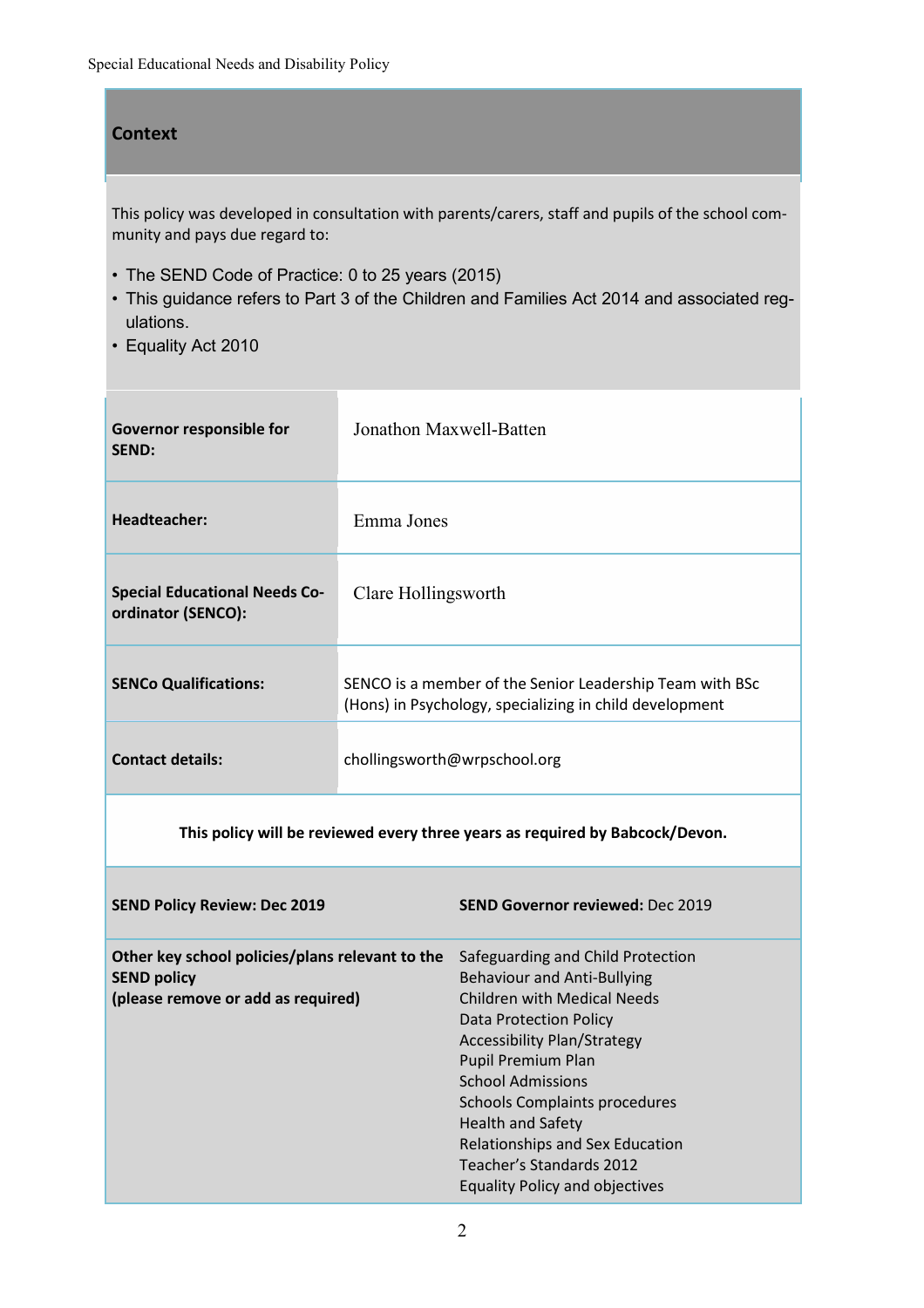#### **Special Educational Needs and Disability Policy**

This Policy seeks to promote the successful inclusion of pupils with special educational needs and disabilities at Withycombe Raleigh Church of England Primary School.

#### **Rationale:**

At Withycombe Raleigh Church of England Primary School we are committed to offering an inclusive curriculum to ensure the best possible progress for all of our pupils whatever their needs or abilities. All children are of equal value and deserve access to resources and opportunities to develop their full potential. At Withycombe Raleigh Church of England Primary School we work in collaboration with families and external agencies to ensure all pupils are given full opportunity to reach their potential and achieve success.

## **Special Educational Needs and Disability (SEND):**

- *'A child or young person has SEN if they have a learning difficulty or disability which calls for special educational provision to be made for him or her.*
- *A child of compulsory school age or a young person has a learning difficulty or disability if he or she:*
	- *has a significantly greater difficulty in learning than the majority of others of the same age, or*
	- *has a disability which prevents or hinders him or her from making use of facilities of a kind generally provided for others of the same age in mainstream schools or mainstream post-16 institutions.'*

Special Education Needs and Disability Code of Practice: 0-25 years January 2015

## [https://www.gov.uk/government/uploads/system/uploads/attach](https://www.gov.uk/government/uploads/system/uploads/attachment_data/file/398815/SEND_Code_of_Practice_January_2015.pdf)ment data/file/398815/SEND Code of Practice January 2015.pdf

#### **School Admissions**

No pupil will be refused admission to Withycombe Raleigh Church of England Primary School on the basis of their special educational need. In line with the Equality Act 2010 we will not discriminate against children with disabilities in respect of admissions for a reason related to their disability. We will use our best endeavours to provide effective educational provision.

Parents or carers seeking the admission of a pupil with mobility difficulties are advised to approach the school well in advance so that consultations can take place. The school's Accessibility Plan/Strategy is available on request or from the school website.

#### **[https://www.gov.uk/guidance/equality-act-2010-guidance](https://www.gov.uk/guidance/equality-act-2010-guidance%23history)**

#### **SEND Information Report**

Schools have a duty to publish SEN information annually so that parents/carers can see what support a school provides for its pupils. This will be accessible on the school's website. Further details on the SEND Information Report can be found in **Appendix 1**.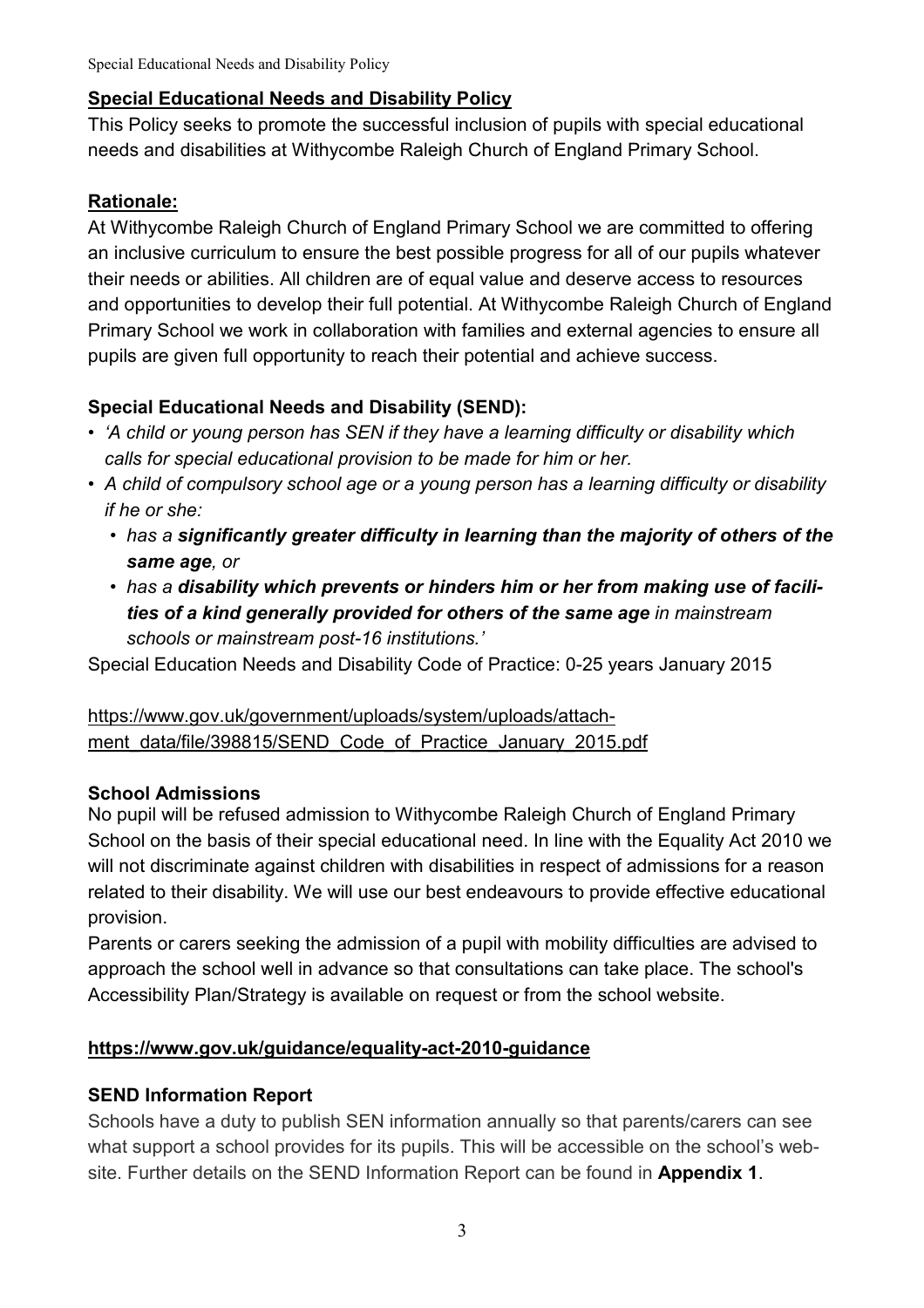## **1. Aims and Objectives**

We aim to ensure that pupils' individual special educational needs and disabilities are identified and that the provision made at Withycombe Raleigh Church of England Primary School will enable these pupils to make good progress and achieve their potential, and are fully included in all aspects of the school's community.

Withycombe Raleigh Church of England Primary School will have regard to the SEND Code of Practice 2015 when carrying out its duties towards all pupils with SEND, and ensure that parents/carers are informed by the school that SEND provision is being made for their child.

## The specific objectives of our SEN policy are as follows:

- To identify students with special educational needs and disabilities as early as possible and ensure that their needs are met by gathering information from parents/carers, education, health and care services (if appropriate, and early years settings prior to the child's entry into the school).
- To ensure the arrangements identified in individual healthcare plans support pupils with medical conditions to gain access to all school activities. This will be achieved through consultation with health and social care professionals.
- To regularly monitor the progress and development of all pupils to aid the early identification and assessment of pupils with SEND.
- To make appropriate provision to overcome all barriers to learning and to ensure pupils with SEND have full access to the National Curriculum. This will be co- ordinated by the SENCo and Headteacher. The provision will be carefully monitored and regularly reviewed in order to ensure that individual targets are being met and identified needs are catered for.
- To ensure that well-targeted professional development including training facilitates staff to achieve a high level of SEND expertise to meet a wide range of needs across the school.
- To promote effective partnership and communication with parents/carers, pupils, children's service and all other agencies ensuring that:

-learners express their views and are fully involved in decisions which affect their education;

-parents/carers are informed of their child's special needs, and work with them to gain a better understanding of their child, and involve them in all stages of their child's education, including supporting them in terms of understanding SEND procedures/practices and providing regular feedback on their child's progress;

-there is co-operation and productive partnerships with the Local Authority and other external agencies, and there is a multi-professional approach to meeting the needs of all vulnerable learners;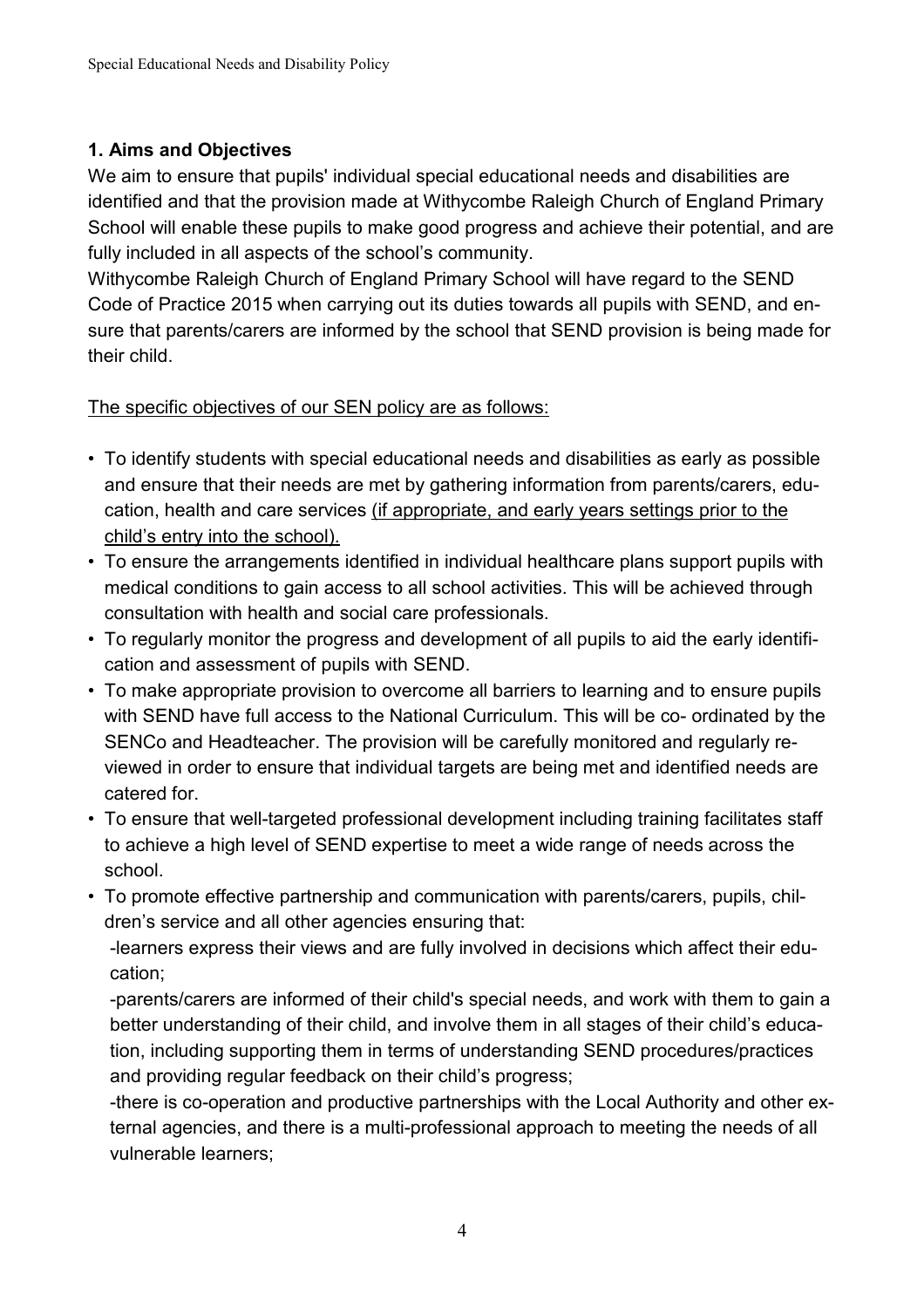-the environment created meets the special educational needs of each child in order that they can achieve their learning potential and can be included in activities alongside their peers/pupils who do not have SEND.

- To have regard to guidance detailed by Devon County Council.
- To recognise the importance of 'preparation for adulthood' right from the start

There may be times in a pupil's school career when they are identified as having a Special Educational Need. These pupils will be provided with intervention and/or support that is 'additional to or different from' the normal differentiated curriculum. This may be on an ongoing basis or for a limited time. Many pupils with sensory and/or physical disabilities may require adaptations, termed reasonable adjustments, under the Equality Act 2010.

## **2. Areas of Special Educational Need**

Under the SEND Code of Practice 2015 pupils identified as having a special educational need (SEN) will be considered within one or more of the following categories of need:

#### *Cognition and Learning;*

Children with learning needs may learn at a slower pace than other children and may have difficulty developing literacy or numeracy skills or understanding new concepts. Learning needs may be in addition to or as a result of other special educational needs.

Children with a specific learning difficulty (SpLD) will have difficulties related to one or more of dyslexia (reading and spelling), dyscalculia (maths), dyspraxia (co-ordination) and dysgraphia (writing).

Learning difficulties cover a wide range of needs, including moderate learning difficulties (MLD), severe learning difficulties (SLD), where children are likely to need support in all areas of the curriculum and associated difficulties with mobility and communication, through to profound and multiple learning difficulties (PMLD), where children are likely to have severe and complex learning difficulties as well as a physical disability or sensory impairment.

Cognition and Learning needs include:

- Specific learning difficulties (SpLD)
- Moderate learning difficulties (MLD)
- Severe learning difficulties (SLD), and
- Profound and multiple learning difficulties (PMLD)

## *Social, Emotional and Mental Health Difficulties*

Children may experience a wide range of social and emotional difficulties which manifest themselves in many ways. These may include becoming withdrawn or isolated, as well as displaying challenging, disruptive or disturbing behaviour. These behaviours may reflect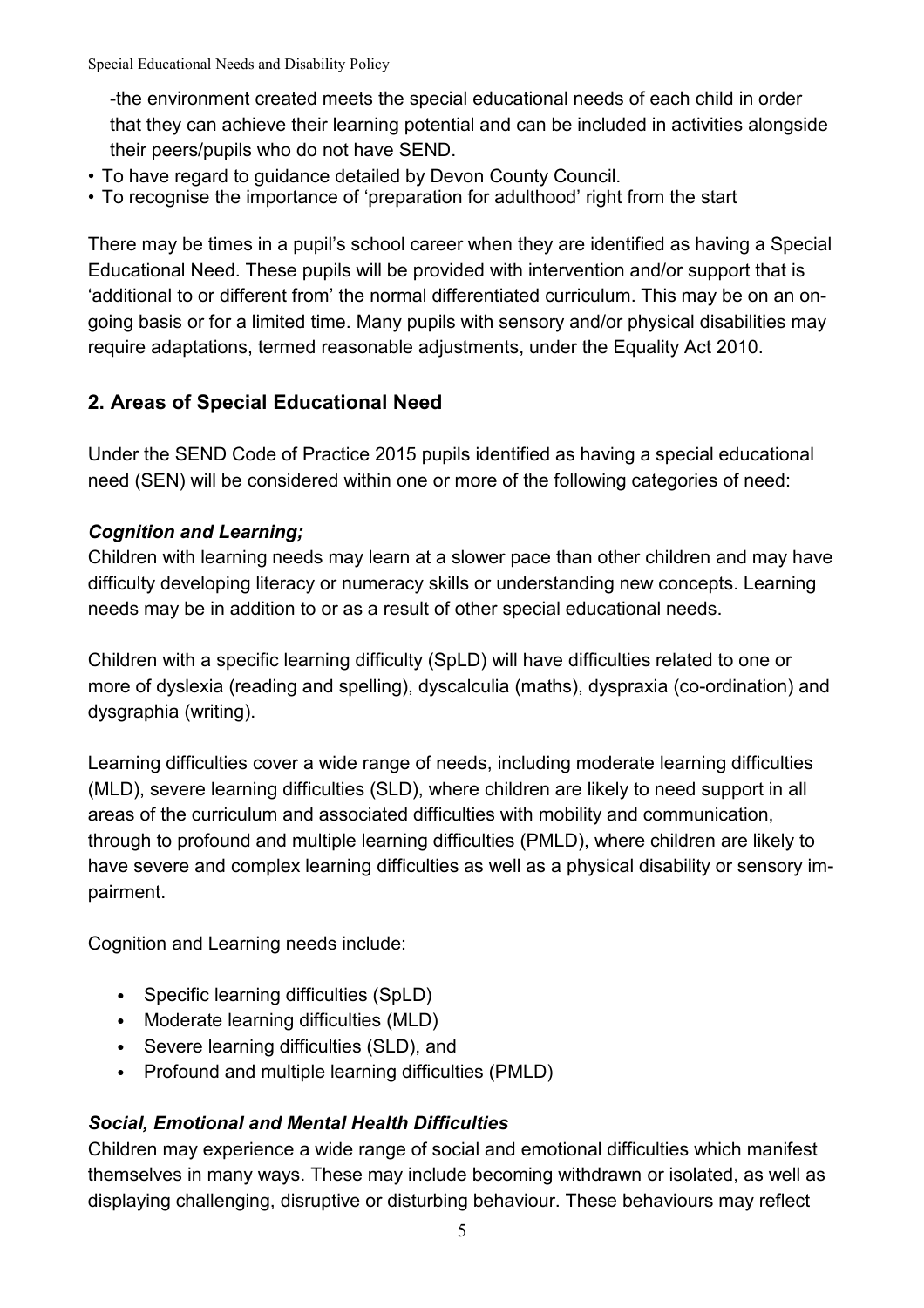underlying mental health difficulties such as anxiety or depression, self-harming, substance misuse, eating disorders or physical symptoms that are medically unexplained.

Other children may have disorders such as attention deficit disorder, attention deficit hyperactive disorder, conduct disorder or attachment disorder.

Social, Emotional and Mental Health Difficulties include:

- ADD
- ADHD
- Attachment Disorder

At Withycombe Raleigh Church of England Primary School, we always seek to address the underlying cause of the presenting behaviour. This means a collaboration where appropriate of family and health colleagues which supports the child's needs.

## *Communication and Interaction needs*

Children with speech, language and communication needs (SLCN) have difficulty in communicating with others. This may be because they have difficulty saying what they want to, understanding what is being said to them or because they do not understand or use social rules of communication.

The profile for every child with SLCN is different and their needs may change over time. They may have difficulty with one, some or all of the different aspects of speech, language or social communication at different times of their lives. Children with autism, including Asperger's Syndrome, are likely to have particular difficulties with social interaction. They may also experience difficulties with language, communication and imagination, which can impact on how they relate to others.

Communication and Interaction needs include:

- Speech, language and communication needs (SLCN)
- Autism (including Asperger Syndrome)

## *Sensory and/or Physical needs*

Some children require special educational provision because they have a disability and this prevents or hinders them from making use of the educational facilities generally provided. These difficulties can be age related and may fluctuate over time.

Many children with vision impairment (VI), hearing impairment (HI) or a multi-sensory impairment (MSI) will require specialist support and/or equipment to access their learning. Children with an MSI have a combination of vision and hearing difficulties. Some children with a physical disability (PD) require additional ongoing support and equipment to access all the opportunities available to their peers.

Sensory and/or physical needs include: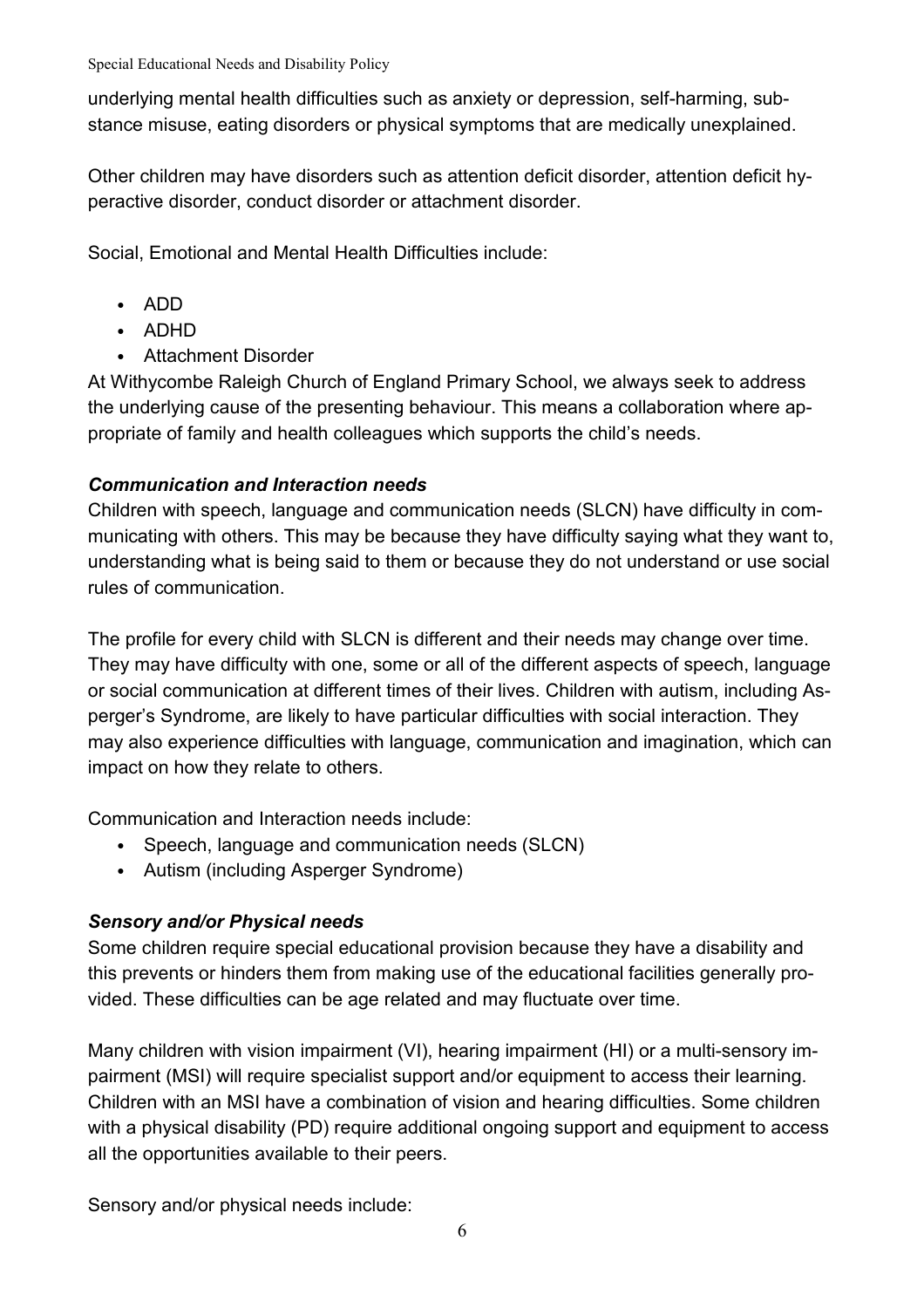- Visual impairment (VI)
- Hearing impairment (HI including Deaf and hearing impairment)
- Multi-sensory impairment (MSI sometimes referred to as DeafBlind)
- Physical disability (PD).

## **3. A Graduated Response to Special Educational Needs and/or Disabilities**

## *Early Concerns*

The progress made by all pupils is regularly monitored and reviewed by the school. Initially, any concerns raised by teachers, parents/carers or other agencies are addressed by appropriate differentiation within the classroom and **a record is kept** of any strategies or interventions that are used to support the pupil. This can then be reviewed in any further discussions if the concerns persist.

If a pupil continues to raise concerns the class teacher will work with the school's Special Educational Needs Coordinator (SENCo) to assess if the pupil has a special educational need and agree the appropriate support. Details of assessment tools and materials used in Withycombe Raleigh Church of England Primary School can be found in **Appendix 2**

In some cases it may be necessary to seek assessment by or advice from an external professional such as a specialist teacher or educational psychologist. This will always be discussed and agreed with the pupil's parents/carers.

When the school is considering whether a pupil has a special educational need one or more of the concerns below may be observed:

- *Makes little or no progress even when teaching approaches are targeted particularly in a pupil's identified area of weakness;*
- *Shows signs of difficulty in developing literacy or mathematics skills which result in poor attainment in some curriculum areas;*
- *Persistent emotional or behavioural difficulties which are not resolved by appropriate behaviour management strategies;*
- *Has sensory or physical problems and continues to make little or no progress despite the provision of specialist equipment;*
- *Has communication and /or interaction difficulties and continues to make little or no progress despite the provision of an appropriate differentiated curriculum.*
- *Has emotional or behavioural difficulties which substantially and regularly interfere with the pupil's own learning or that of the class groups, despite having an individualised behaviour support programme;*
- *Has SEND or physical needs that require additional specialist equipment or regular advice or visits by a specialist service;*
- *Has a communication and/or an interaction difficulty that impedes the development of social relationships and cause a substantial barrier to learning.*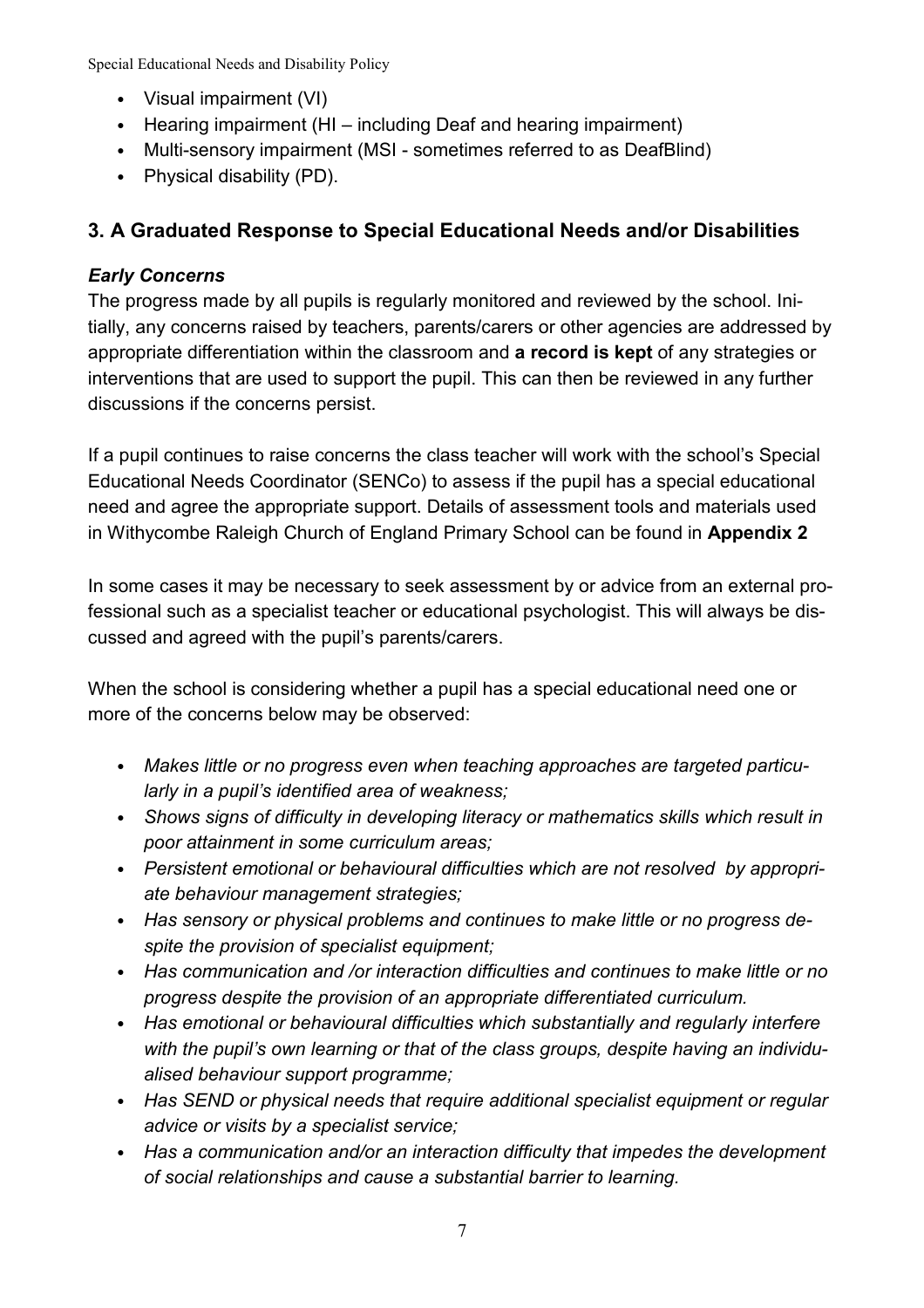Where it is determined that a pupil does have Special Educational Needs and/or a Disability (SEND) the parents/carers will be formally advised. The school will take appropriate action to support learning and put effective special educational provision in place. This is termed **SEN support**.

## **SEN Support**

The aim of formally identifying a pupil with SEND is to ensure that any action the school takes is an effective provision which seeks to meet the child's needs and remove the identified barriers to learning. The school will ensure any actions taken support the pupil to make good progress in their learning and achieve positive outcomes.

This is known as **the Devon Graduated Approach (See Appendix 3)**:

- **\*Assess**
- **\*Plan**
- **\*Do**

## **\*Review**

This is an ongoing cycle to enable the provision to be refined, revised and adjusted to enable greater understanding of the needs of the pupil as they develop. This cycle enables the identification of those interventions which are the most effective in supporting the pupil to achieve good progress and outcomes.

#### **Assess**

Assessment involves analysing the pupil's needs in their area of need. Evidence from the class teacher's assessment and experience of working with the pupil, details of previous progress and attainment, comparisons with peers and national data, as well as the views and experience of parents and carers are explored. The pupil's views and, where relevant, advice from external support services will also be considered. Any parental concerns will be noted and compared with the school's information and assessment data on how the pupil is progressing. This analysis will require a regular review to ensure that support and intervention is matched to need, that barriers to learning are clearly identified and being overcome and that the interventions being used are developing and evolving as required. Where external support staff are already involved their work will help inform the assessment of need. If they are not involved they may be contacted, if this is felt to be appropriate, following discussion and agreement from parents.

## **Plan**

Planning will involve consultation between the teacher, SENCo and parents/carers to agree any adjustments, interventions and support that are required; the impact on progress, development and or behaviour that is expected and a clear date for review. Parental involvement may be sought, where appropriate, to reinforce or contribute to the progress at home. All those working with the pupil, including support staff, will be informed of the pupil's individual needs, the support that is being provided, any particular teaching strategies/approaches that are being employed and the expected outcomes.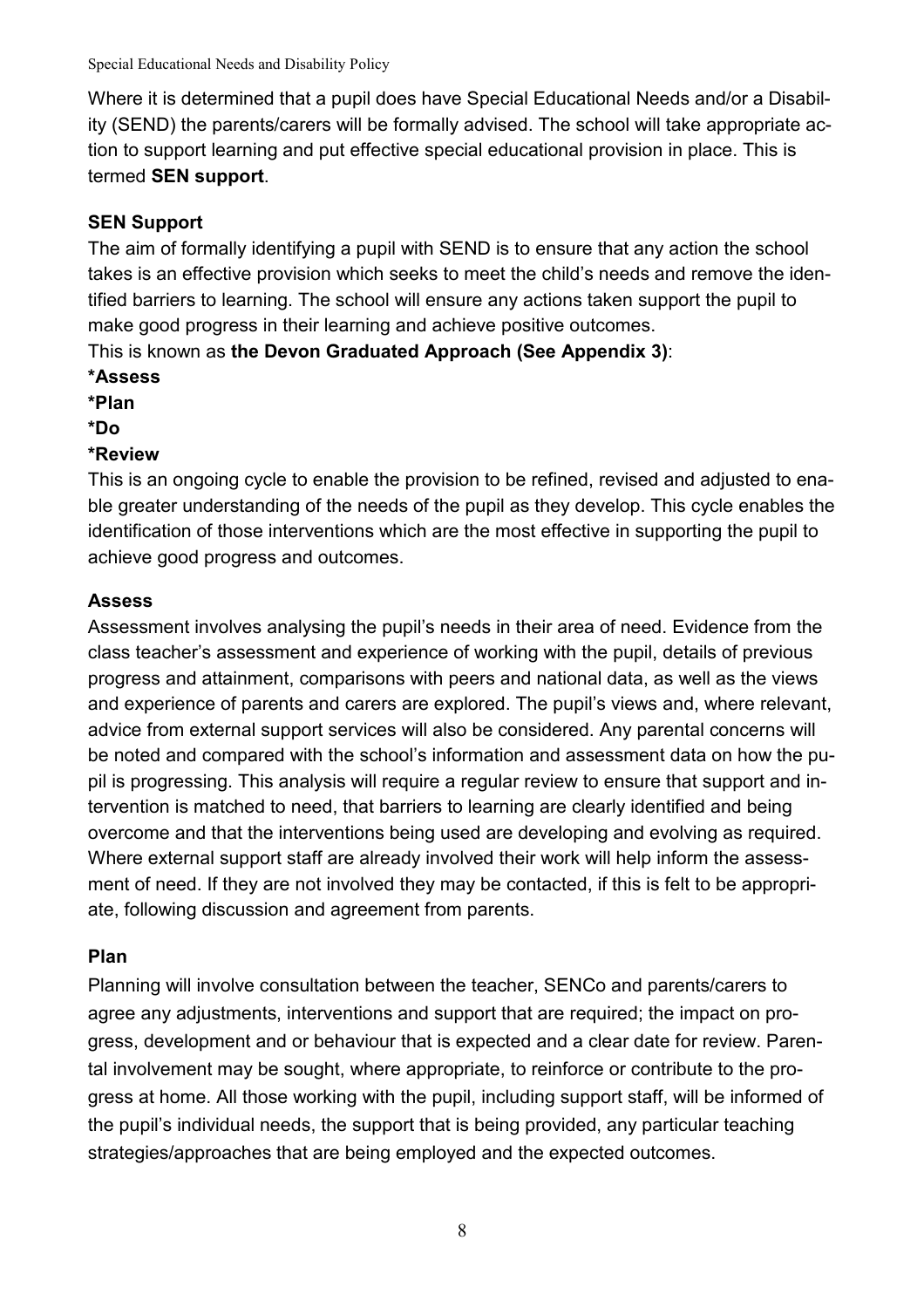The agreed plan will be drawn up and shared with relevant staff and parents/carers. Clear targets and information will be stored on the plan. At Withycombe Raleigh Church of England Primary School we call these plans Weekly Tracker Sheets.

## **Do**

The class teacher remains responsible for working with the child on a day-to-day basis. They will retain responsibility even where the interventions may involve group or one-toone teaching away from the main class teacher. They will work closely with teaching assistants to plan and assess the impact of support and interventions and links with classroom teaching. The SENCo will monitor the progress pupils with SEN, and where required, provide further support and assessment of the pupil's strengths and needs. The SENCo will advise and support the class teacher to implement further additional support and guidance, where required.

#### **Review**

The review of a child's progress will be made regularly throughout the school year. The review process will evaluate the impact and quality of the support and interventions. It will also take account of the views of the pupil and where necessary their parents/carers. The class teacher, in conjunction with the SENCo, will revise the support and outcomes based on the pupil's progress and development and make any necessary adjustments to move the pupil forward. This will be carried out in consultation with parents/carers and the pupil.

## **Further details of Devon's Graduated Approach can be found in Appendix 3.**

## **4. Statutory Assessment of Education, Health and Care (EHC) needs**

Where, despite the school having taken relevant and purposeful action to identify, assess and meet the Special Educational Needs and/or Disabilities of the pupil, the child has not achieved the expected progress, the school or parents/carers should consider requesting an Education, Health and Care (EHC) needs assessment. The application for an Education, Health and Care Plan will combine information from a variety of sources including: Parents and Carers, Teachers, SENCO, educational professionals, Children's Social Care and Health professionals. Much of this information will be evidence already collected by the school and will relate to the current provision provided, the actions the school has taken, and the preliminary outcomes of targets set. A decision will be made by the SEN 0- 25 Team about whether or not the child is eligible for an EHC needs assessment.

Parents have the right to appeal against a decision not to initiate a statutory assessment. Information to support parents with this is via the Devon County Council website link:

[https://new.devon.gov.uk/educationandfamilies/special-educational-needs-and-disability](https://new.devon.gov.uk/educationandfamilies/special-educational-needs-and-disability-send-local-offer/support-education-health-and-care/education-health-and-care-ehc-plans)[send-local-offer/support-education-health-and-care/education-health-and-care-ehc-plans](https://new.devon.gov.uk/educationandfamilies/special-educational-needs-and-disability-send-local-offer/support-education-health-and-care/education-health-and-care-ehc-plans)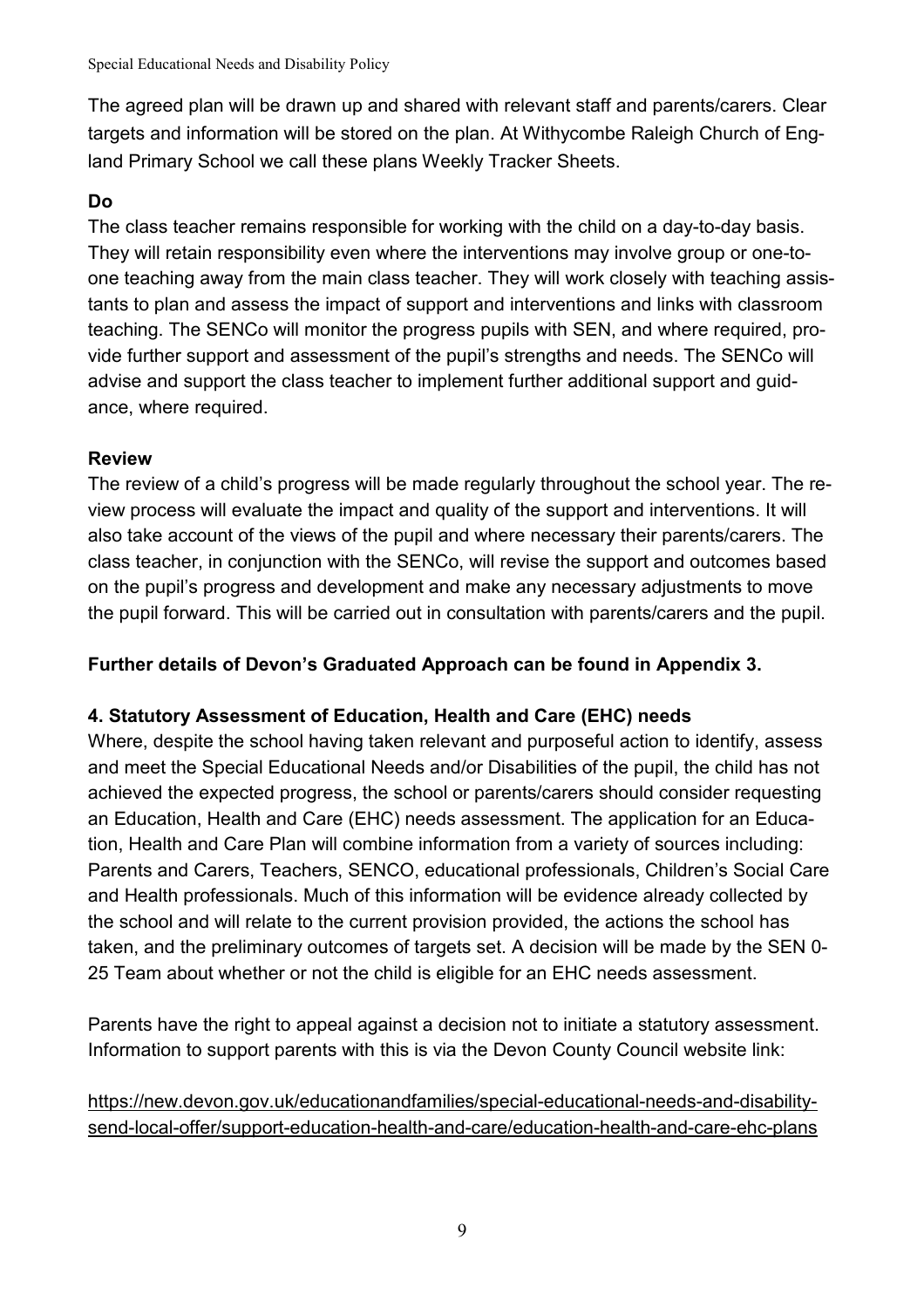Where a pupil has an Education Health and Care Plan (EHCP), the Local Authority must review the EHCP every twelve months as a minimum. Schools have a duty to co-operate therefore Withycombe Raleigh Church of England Primary School will hold annual review meetings on the behalf of Devon Local Authority (LA) and complete the appropriate paperwork for this process.

For further SEND information parents/carers are also encouraged to visit the Devon County Council Local Offer website [www.devon.gov.uk/send.](http://www.devon.gov.uk/send)

As required in the SEND Code of Practice (2015) Devon has an independent support body for parents and their website address is:

#### <https://www.devonias.org.uk/>

#### **5. SEND Funding**

Schools receive a basic entitlement funding, sometimes referred to as Element 1, the AWPU (Average Weighted Pupil Unit). Schools are expected to meet the needs of **all** learners from this allocation.

Additional funding which comes into school for pupils with SEND is allocated according to various data contexts and other demographic factors. Pupils who are identified as having a Special Educational Need are supported using this additional funding – usually referred to as Element 2.

The high needs block funding for pupils who require a personalised arrangement (which is an Education, Health & Care Plan - EHCP) is allocated per pupil upon application by the school with evidence of rationale for need. The Local Authority make decisions about how much this top up funding will be per pupil. This is referred to as Element 3. Within this Element, there are descriptors which define the levels of funding allocated.

A full explanation of Devon SEND funding to schools can be found at:

#### <https://www.devon.gov.uk/supportforschools/finance/additional-educational-needs>

At Withycombe Raleigh Church of England Primary School, we review our SEND budget throughout the year and allocate our SEND funds carefully in order to support our SEND cohort. This is monitored by governors and through the use of the Devon SEND Funding Evaluation Tool.

#### **Personal Budgets**

Personal Budgets are only available to pupils with an Education, Health and Social Care Plan (EHCP) or pupils who are currently under-going a needs assessment for an EHCP. Funding can be made available to parents/carers as a personal budget for them to commission their own provision for their child **under certain conditions**.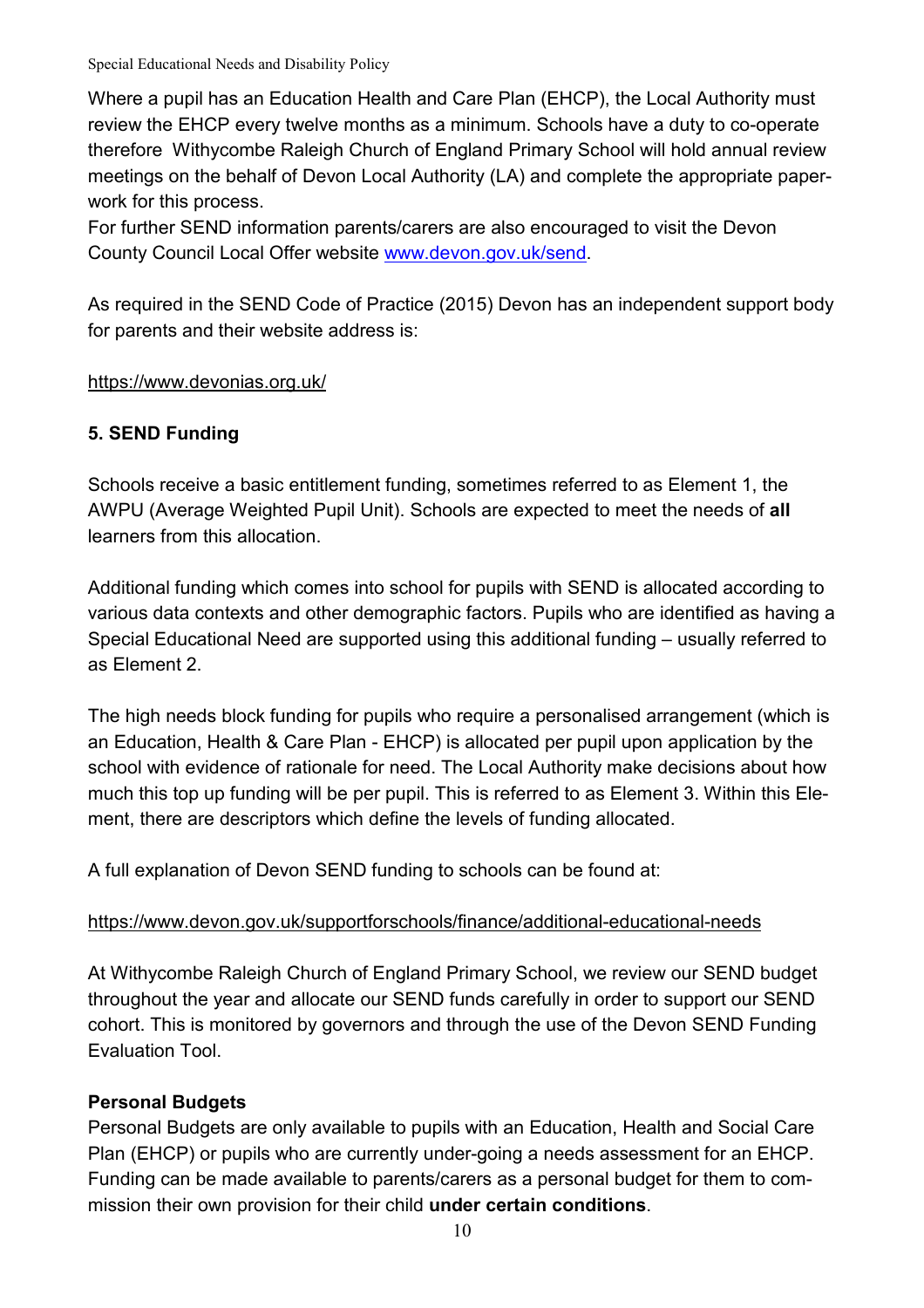## **6. Responsible Persons**

Provision for pupils with special educational needs is a matter for the school as a whole. In addition to the Governing Body, the Head Teacher, SENCo and all members of staff have important role and responsibility to support pupils with SEND.

## **The Governing Body:**

The Governing Body endeavours to follow the guidelines as laid down in the SEND Code of Practice (2015) to:

- use their best endeavours to make sure that a child with SEND gets the support they need – this means doing everything they can to meet children and young people's Special Educational Needs
- ensure that children and young people with SEND engage in the activities of the school alongside pupils who do not have SEND
- designate a teacher to be responsible for co-ordinating SEND provision the SEND co-ordinator, or SENCO. This person must be a qualified teacher and must hold the National Award for SEN Coordination (if appointed after 2008).
- **inform parents/carers when they are making special educational provision for a child**
- **prepare and publish an annual SEND information report and their arrangements for the admission of children with disabilities, the steps being taken to prevent children with disabilities from being treated less favourably than others, the facilities provided to enable access to the school for children with disabilities and their accessibility plan showing how they plan to improve access progressively over time**

## **The Head Teacher is responsible for:**

The day-to-day management of all aspects of the school's work, including provision for educational needs.

- Keeping the Governing Body informed of all developments with regard to SEND.
- Informing parents of the fact that SEND provision has been made for their child.

## **The SENCo role involves:**

- Overseeing provision for children with SEND. (Special Educational Needs and/or Disabilities).
- Co-ordinating and evaluating provision, including **interventions**, for children with SEN.
- Liaising with, supporting advising and training teachers whenever necessary.
- Interpreting legal requirements for staff, parents and governors.
- Overseeing the records of all children with SEND and ensuring these are kept up to date.
- Liaising with parents/carers of children with SEND.
- Organising and **delivering in-service training** in order to meet the needs of staff.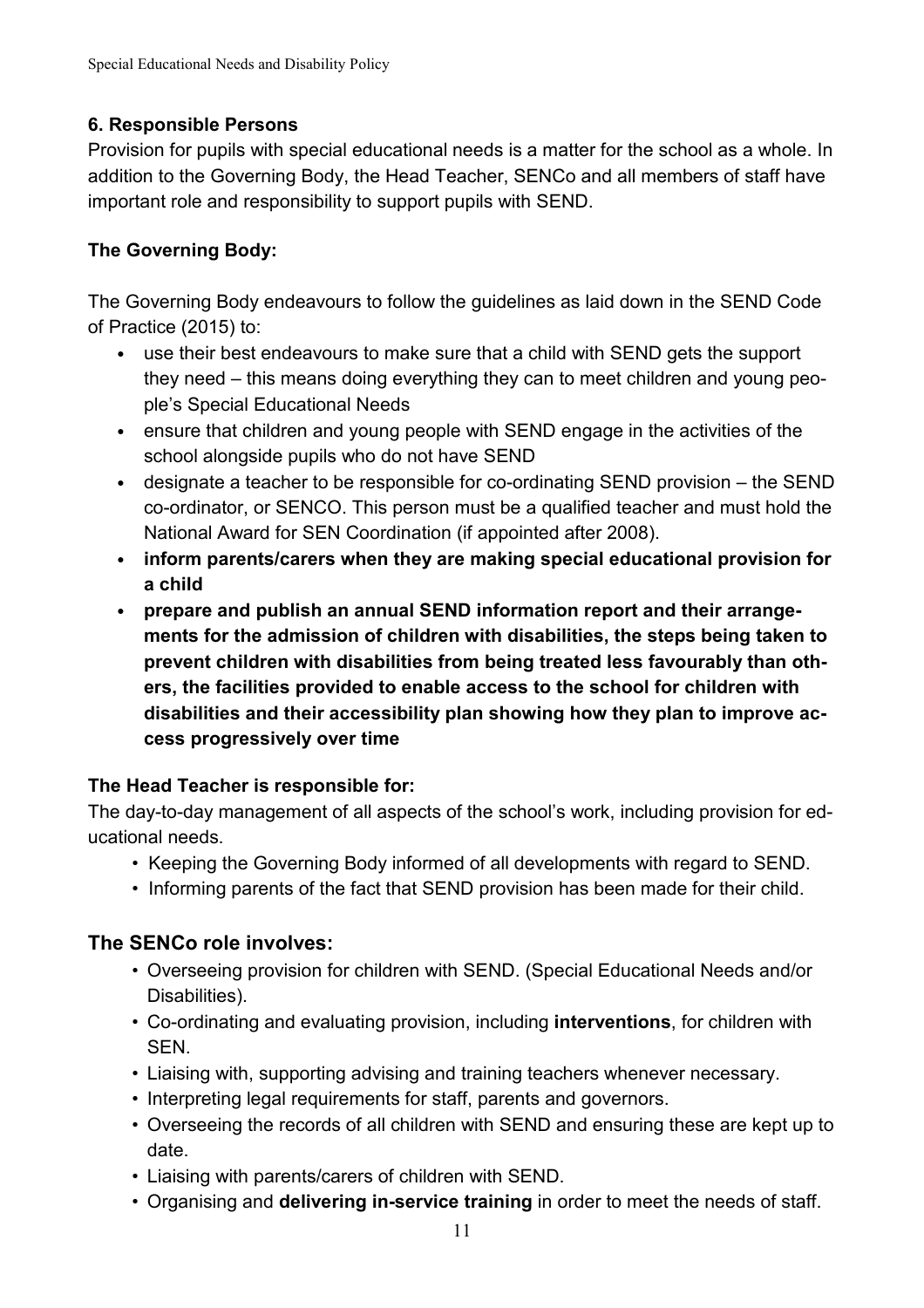- Liaising with external agencies including the LA's support and educational psychology services, health and social services and voluntary bodies.
- Overseeing the Assess, Plan, Do Review (APDR) process for all SEND pupils.

Parents/carers of a child with SEND support will have the opportunity to meet with the SENCo formally at TAF meetings. The SENCo is happy to meet with parents/carers, without prior arrangement, whenever possible.

## *All Teaching and Non-Teaching Staff:*

- All staff are aware of the school's SEND policy and the procedures for identifying, assessing and making provision for pupils with special educational needs.
- Class teachers are fully involved in providing high quality teaching, differentiated for individual pupils. This includes reviewing and, where necessary, improving, their understanding of strategies to identify and support vulnerable pupils. Class teachers are responsible for setting suitable learning challenges and facilitating effective special educational provision in response to pupils' diverse needs in order to remove potential barriers to learning. This process should include working with the SENCo to carry out a clear analysis of the pupil's needs, utilising the teacher's assessment and experience of the pupil as well as previous progress and attainment.
- Teaching assistants will liaise with the class teacher and SENCo on planning for learning, on the pupil's response, and on the progress being made so support staff can contribute effectively to the graduated response, (assess, plan, do, review).

## **7. Pupil Voice**

The Code of Practice 2015 has a theme throughout which highlights the importance of the views of SEND pupils. At Withycombe Raleigh Church of England Primary School we will always endeavor to ascertain pupils' views for reviews and planning. Wherever possible, these views will be recorded and embedded into planning and review documents. Teaching staff will seek the pupil's views of their strengths and difficulties regarding their progress prior to review meetings. Pupils will be given opportunities to reflect upon their progress and identify areas that they still require support for.

#### **8. Children with Medical Needs**

Withycombe Raleigh Church of England Primary School recognises that students with medical conditions should be supported so that they have full access to education, including school trips and physical education. Some students with medical conditions may be have disabilities and where this is the case the school/academy will comply with its duties under the Equality Act 2010.

Arrangements that are in place to support pupils with medical conditions can be found by accessing the school's *Children with Medical Needs Policy for further details.*

#### **Accessibility**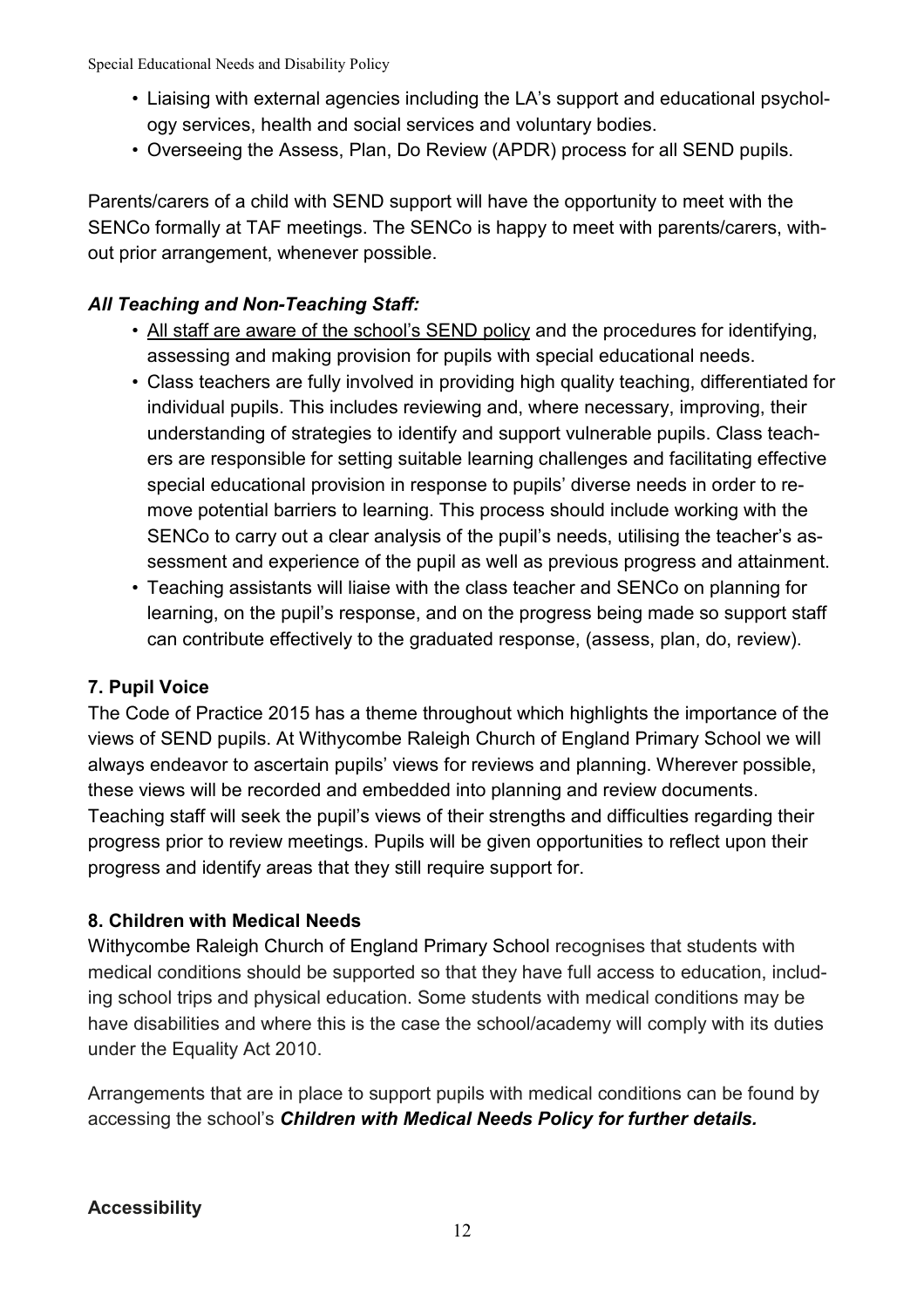The Disability Discrimination Act 1995 (DDA) as amended by the SEN and Disability Act 2001 and the Equality Act 2010, places a duty on all schools and Local Authorities to plan to increase over time the accessibility of schools for pupils with disabilities. For further information on the school's current Accessibility Plan and Disability Policy please contact the SENCo or see Withycombe Raleigh Church of England Primary School's Accessibility Plan on the school website.

## **Children in Care:**

When a child is in care, the carers are accorded the same rights and responsibilities as parents. The school has both an appointed member of staff and a governor for Looked after Children. The SENCO will liaise closely with the designated member of staff where the pupil also has a SEN to ensure provision is appropriate.

## **9. Working in partnership with Parents and Carers**

Withycombe Raleigh Church of England Primary School will actively seek the involvement of parents/carers in the education of their children. It is recognised that it is particularly important with pupils who have special educational needs and/or disabilities where the support and encouragement of parents is often the crucial factor in achieving success. Parents will always be kept up to date about the Special Educational Needs of their children in accordance with the recommendations outlined in the Code of Practice. Communications between Home and the school will be consistently maintained, this could be via email, phone calls, Home-School book.

Parents/carers will be fully consulted before the involvement of external support agencies with their children, and will be invited to attend any formal review meetings at all stages.

Parents/carers are encouraged to seek help and advice from Independent Information Advice and Support services, including Devon Information and Advice Service (DIAS). These are able to provide impartial and independent advice, support and information on special educational needs and disabilities.

## <https://www.devonias.org.uk/>

## **10. External Support Services**

External support services play an important part in helping the school identify, assess and make provision for pupils with special education needs and/or disabilities. Liaison with external agencies supplements the support and assessment of the needs of individual pupils. Regular liaison is maintained with the following external agencies:

Babcock SEN Advisory Teams;

Educational Psychology Services Social, Emotional & Mental Health Team Communication & Interaction Team Sensory Impairment Team (Hi/Vi/MSI) Physical Disability and IT Team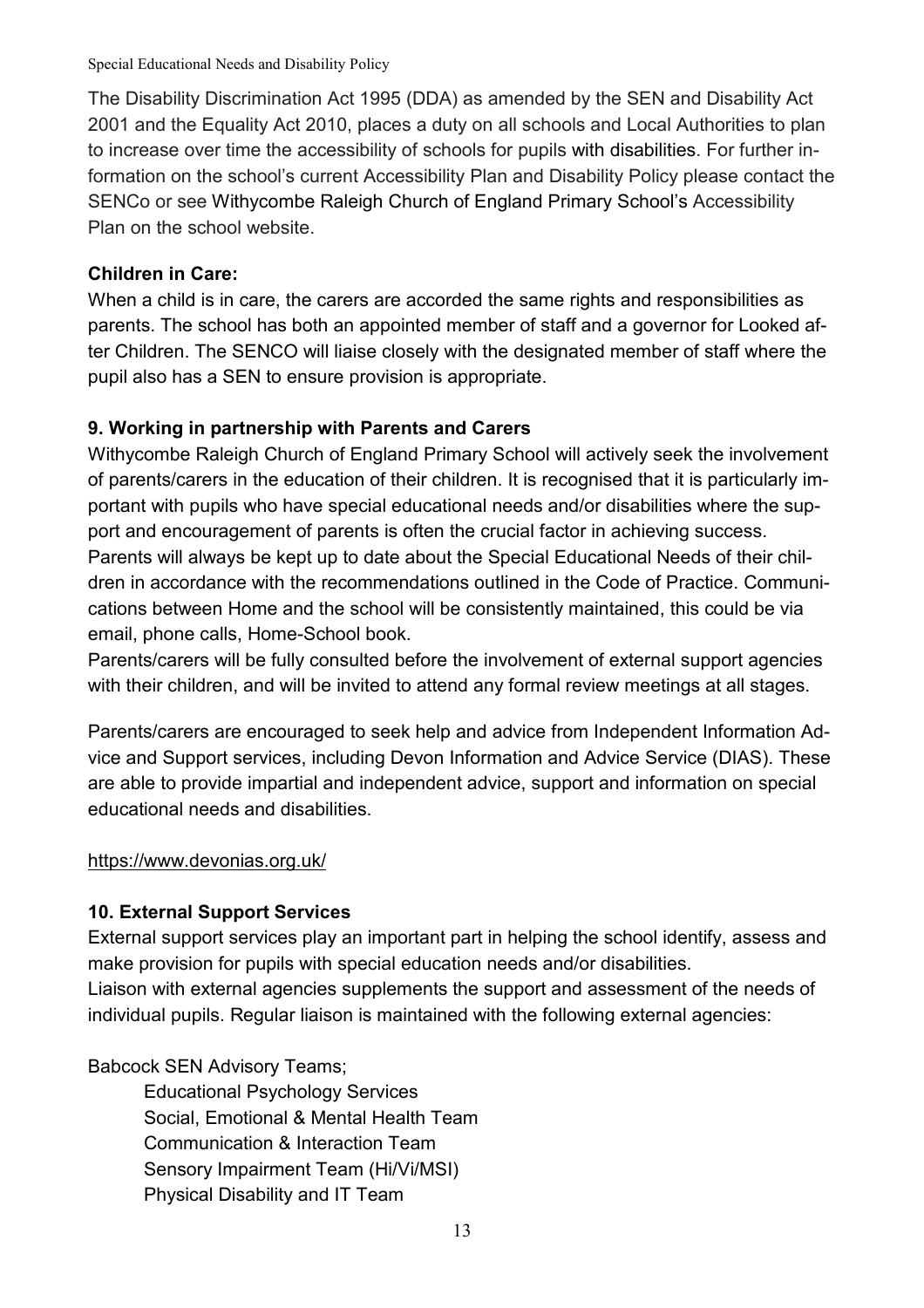Children's Social Care Speech & Language Therapy **CAMHS** Occupational Health Physiotherapy School Nurse Virtual school for Looked after Children **FWO** 

#### **11. Transition**

A change of school, class and staff can be an exciting, yet anxious time for all pupils. We recognise that this can be very challenging for some pupils with SEND. We endeavour to make sure these periods of change are carefully managed in a sensitive way to provide continuity of high quality provision and reassurance to pupils and families.

#### **12. Responding to Complaints**

The procedures for making a complaint against the school are outlined in the School's Complaints Policy. The policy can be accessed via the school's website or via the school office.

All concerns or enquires about a pupil with special education needs and/or disabilities or the SEND provision should be dealt with by the class teacher, the SENCo or the Headteacher. If a parent/carer does not feel an issue has been resolved effectively please refer to the School's complaints policy here: [https://999f0072-7d21-4dc4-8e84-](https://999f0072-7d21-4dc4-8e84-8c7c1d4467b4.filesusr.com/ugd/15d226_5c04d244eeb44f438ebc0befd5934d5c.pdf) [8c7c1d4467b4.filesusr.com/ugd/15d226\\_5c04d244eeb44f438ebc0befd5934d5c.pdf](https://999f0072-7d21-4dc4-8e84-8c7c1d4467b4.filesusr.com/ugd/15d226_5c04d244eeb44f438ebc0befd5934d5c.pdf)

## **13. Training and Resources**

Withycombe Raleigh Church of England Primary School understands the need for and value of staff development. Training needs of colleagues are identified through appraisal processes, staff questionnaires, feedback from staff training and from discussions during department meetings. **SEND training is embedded in the overall planning for school development.** Resources and time are allocated to colleagues which ensures they are up to date with SEND procedures, strategies and knowledge.

The SENCO regularly attends Local Authority SENCO network meetings in order to keep up to date with local and national updates in SEND.

## **14. General Data Protection Regulation (GDPR) 2018**

Withycombe Raleigh Church of England Primary School collects, uses and stores information about you and may receive information about you from your previous school. This information helps us:

- Support your teaching and learning
- Follow and report on your progress
- Provide the right care and support for you
- Understand how well your school is doing as a whole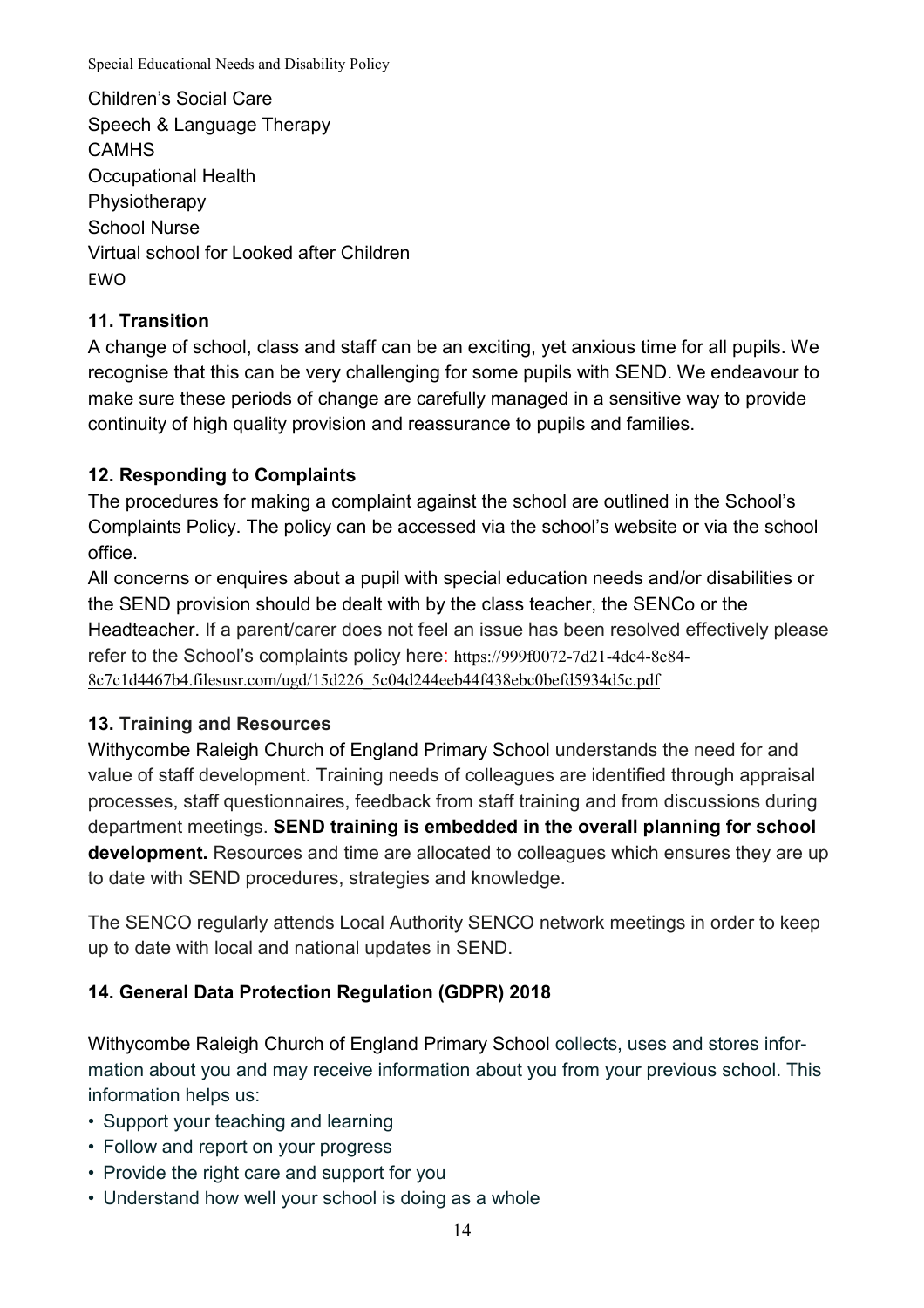The information we keep (although not limited to) includes contact details; assessment marks and results, attendance records; other information such as ethnic group or religion; special educational needs; and any relevant medical information.

We are required (through GDPR) to take care of all information and we take this responsibility seriously.

We will not give information about you to anyone outside the school without your consent unless the law and our rules permit it. We are required by law to pass some of your information to the Local Authority (LA), and the Department for Education (DfE).

If you require more information about how the Local Authority store this data, you can visit the following website:

## <https://new.devon.gov.uk/keepingdevonsdata/education-and-learning/>

Please also refer to Withycombe Raleigh Church of England Primary School's Privacy Notice on our school website [https://999f0072-7d21-4dc4-8e84-](https://999f0072-7d21-4dc4-8e84-8c7c1d4467b4.filesusr.com/ugd/15d226_331fb50553fa458a8801f0578cdbe692.pdf) [8c7c1d4467b4.filesusr.com/ugd/15d226\\_331fb50553fa458a8801f0578cdbe692.pdf](https://999f0072-7d21-4dc4-8e84-8c7c1d4467b4.filesusr.com/ugd/15d226_331fb50553fa458a8801f0578cdbe692.pdf)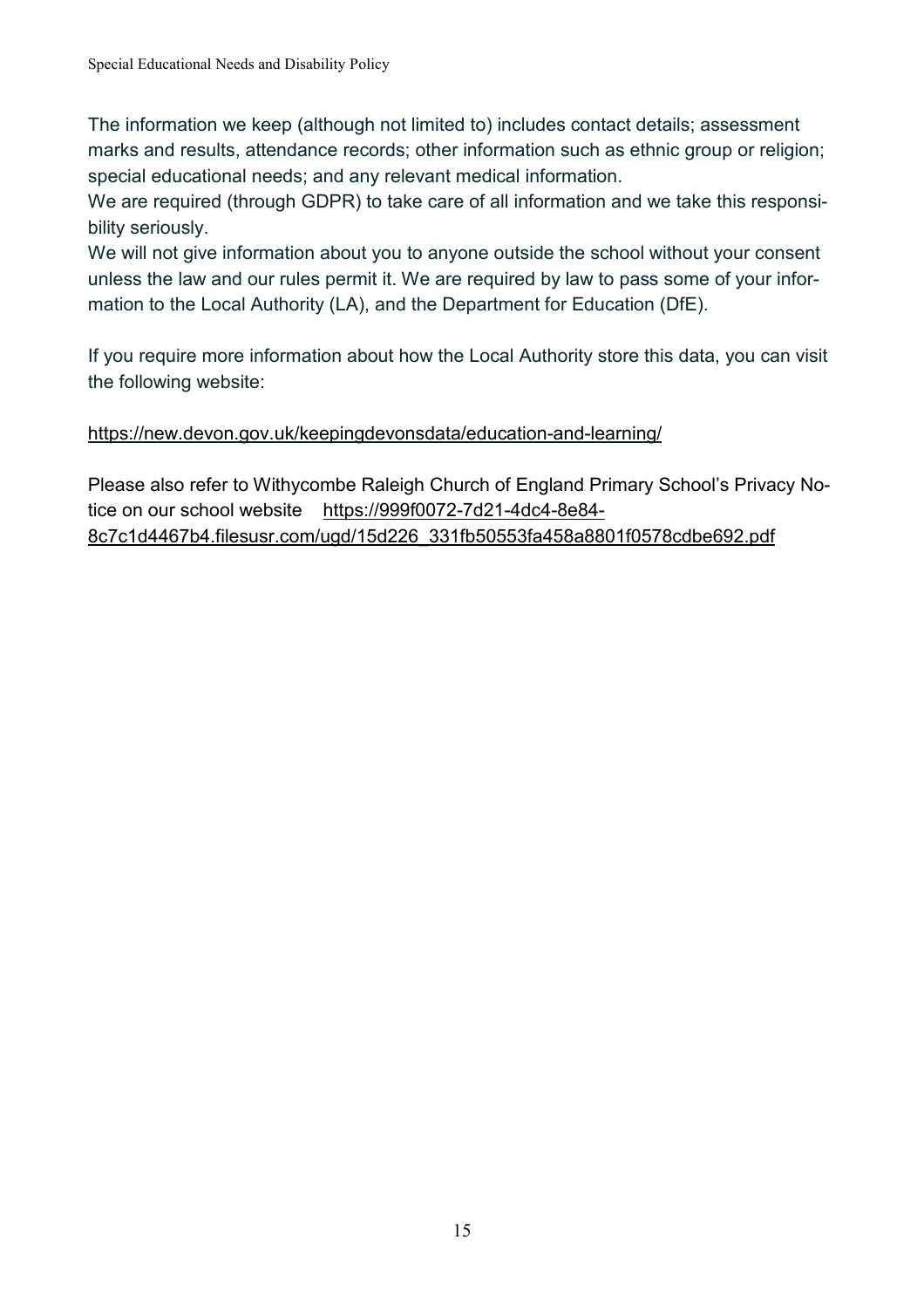#### **Appendix 1** – School SEND Information Report (SIR)

Also available on school website <https://www.wrpschool.org/>

### **Appendix 2**

Details of assessment tools and materials used in Withycombe Raleigh Church of England Primary School. These may include the following:

- Foundation Stage Profile
- Speechlink & Languagelink
- SATs and Optional SATs results
- Year 1 phonics Screening Check
- Word Finding Vocabulary Test
- British Picture Vocabulary Scale
- Test of Information Processing Skills (visual and auditory)
- Dyslexia Screening Test Junior
- Salford Sentence Reading Test
- Phonic check-lists
- High Frequency word check-lists (reading and spelling)
- Detailed records of work
- Results of standardised and diagnostic tests
- Behaviour charts
- Social skills assessments and other social and communication assessments as required
- Skills assessments
- Observations made by teacher / teaching assistant / other members of staff
- Pupil comments / opinions on progress (where appropriate)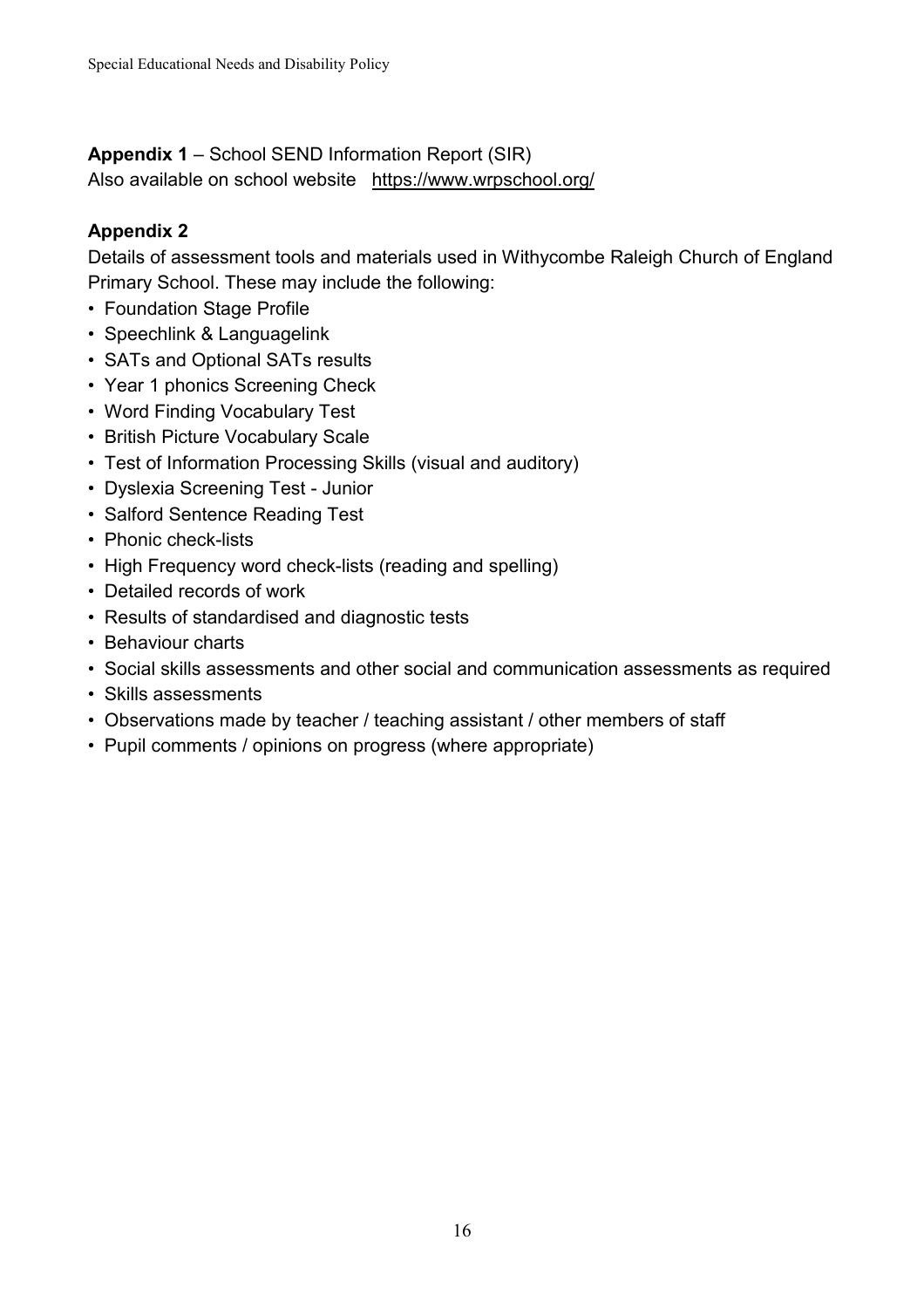## **Appendix 3**



#### **The Graduated Approach**